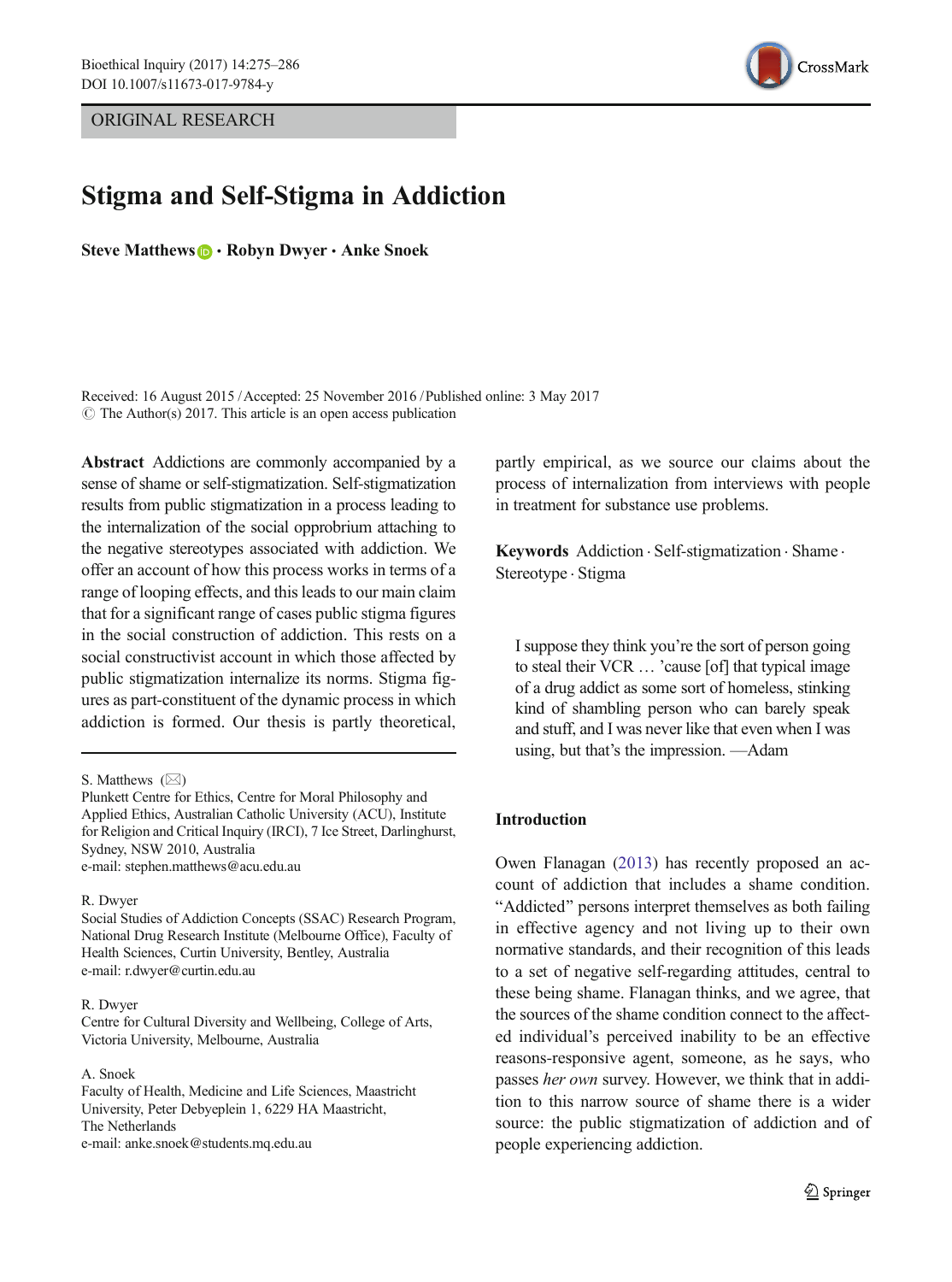To be fair to Flanagan, he too includes socially sourced shame in addition to the phenomenon of shame in one's own eyes. Indeed, he says [\(2013,](#page-11-0) 3) that addiction is " ... actually a person-in-a-particular-socialworld disorder." There is, however, the question of emphasis. We claim that a narrow source of shame—a loss of face for failures to live up to one's own standards—misses much of what explains it, namely the fact that affected persons mark themselves out to themselves—they self-stigmatize—after absorbing negative social attitudes about addiction, addictive behaviour and "addicts." Even the concept of shame in one's own eyes, where one tries to meet some personal normative standard, is unlikely not to suffer from the leakage of social norms into personal care of oneself. These standards are derived from social learning where we quickly learn that in letting ourselves down we typically let down others who rely on us.

Importantly, we are not claiming that socially induced shame, or self-stigmatization, applies in equally robust proportions to the population of individuals affected by addiction.<sup>1</sup> Indeed, we are not claiming it applies to all individuals experiencing addiction. Our claim is that for a significant subset of those who experience public stigma, the process of self-stigmatization does indeed take place and this process is an element in the social construction of the addiction condition itself.  $\frac{2}{3}$ The burden of the paper is to explain and defend this claim, while recognizing its limits. These limits fit well with what Corrigan and Watson ([2002:](#page-11-0) 36) have claimed in relation to what they call the "fundamental" paradox of self-stigma" as this applies to those with a mental illness. They point out that there may be three types of response to public stigma. In addition to the group for whom public stigma leads to losses in selfesteem (the group of interest here), there are those who respond to stigmatizing prejudice with righteous indignation or even anger, and there are those who are simply indifferent to the treatment they receive as an out-group. We do not have figures on how these subgroups map onto the population of individuals affected by addiction, however, we take it as very plausible that these distinctions apply also in this domain, and so, given this, appropriate limits are placed on the scope of the proposed link between public and private stigma in the condition of addiction.<sup>3</sup>

Our central claim is supported by a study undertaken by the authors.<sup>4</sup> The primary broader aim of the study was to investigate the impact of addiction on the moral self-conception, practical identity, and values of people in treatment for substance use problems. Material from the qualitative component of the study supports the view that affected individuals' perceptions of public stigma feed into their (normative) self-conception. The case of most interest in the present context occurs when the person experiencing substance use problems identifies with the negative stereotype(s) of "addict" and related terms.

Our intention here is to make the case for how it is that there can be a link between public stigma and the development of the shame condition. Our thesis can be stated this way: public stigma figures in the social construction of addiction in a significant range of cases. The idea is that when public stigma is internalized by the person experiencing addiction (as self-stigmatization) it

<sup>1</sup> For our purposes here the shame condition and the self-stigmatization condition are the same, and we will use these terms interchangeably. As we have just outlined the sources for them can be narrow (say in the case where a person experiencing addiction fails despite being given public support), or more generally these sources can be social and public (say in the case where one internalizes the negative stereotype). We focus in this paper exclusively on the latter case where shame (selfstigmatization) derives from public stigmatization.

<sup>&</sup>lt;sup>2</sup> Social construction theory is an ontological theory that contends that reality is socially constructed. In this view, phenomena—including addiction—do not exist objectively but are the product of discourses and social and cultural forces. Social constructivism is best understood as a dynamic theory in which ideas and concepts are externalized, then objectivized, and finally internalized by social actors (Berger and Luckmann [1966\)](#page-11-0). In the present case, the phenomenon of addiction—the ideas, activities, and objects associated with addiction and the state of addiction itself—is objectified and reified, turned into a "thing" and externalized as existing outside the unique and varying experiences of particular individuals.

<sup>&</sup>lt;sup>3</sup> As we go on to outline, our thesis is supported by the qualitative component of a study on addiction and moral identity and agency. We are unable to determine from this material the extent to which Corrigan and Watson's self-esteem category is represented in the overall population of people affected by addiction.

<sup>4</sup> The study, funded by the Australian Research Council (DP1094144), employed a mixed methods longitudinal design. We followed up three main groups (people in treatment for problems with alcohol, people in treatment for problems with opioids, and a comparison group: alcohol and other drug workers) over a four-year period (baseline in 2012 and successive 12 month follow-up episodes in 2013, 2014, and 2015). All study participants (n=242) completed a structured baseline questionnaire. A subset of study participants also completed an in-depth interview about how they saw their life, their capacities for self-control, and their substance use. Participants in this subset were followed up and reinterviewed over the four-year period. In this paper we draw on data from the qualitative (in-depth) interviews conducted with people in mainly heroin or alcohol treatment (n=69from the Sydney node of the study, n=40 from the Melbourne node). Tiny proportions from the qualitative component were methamphetamine or poly-drug users.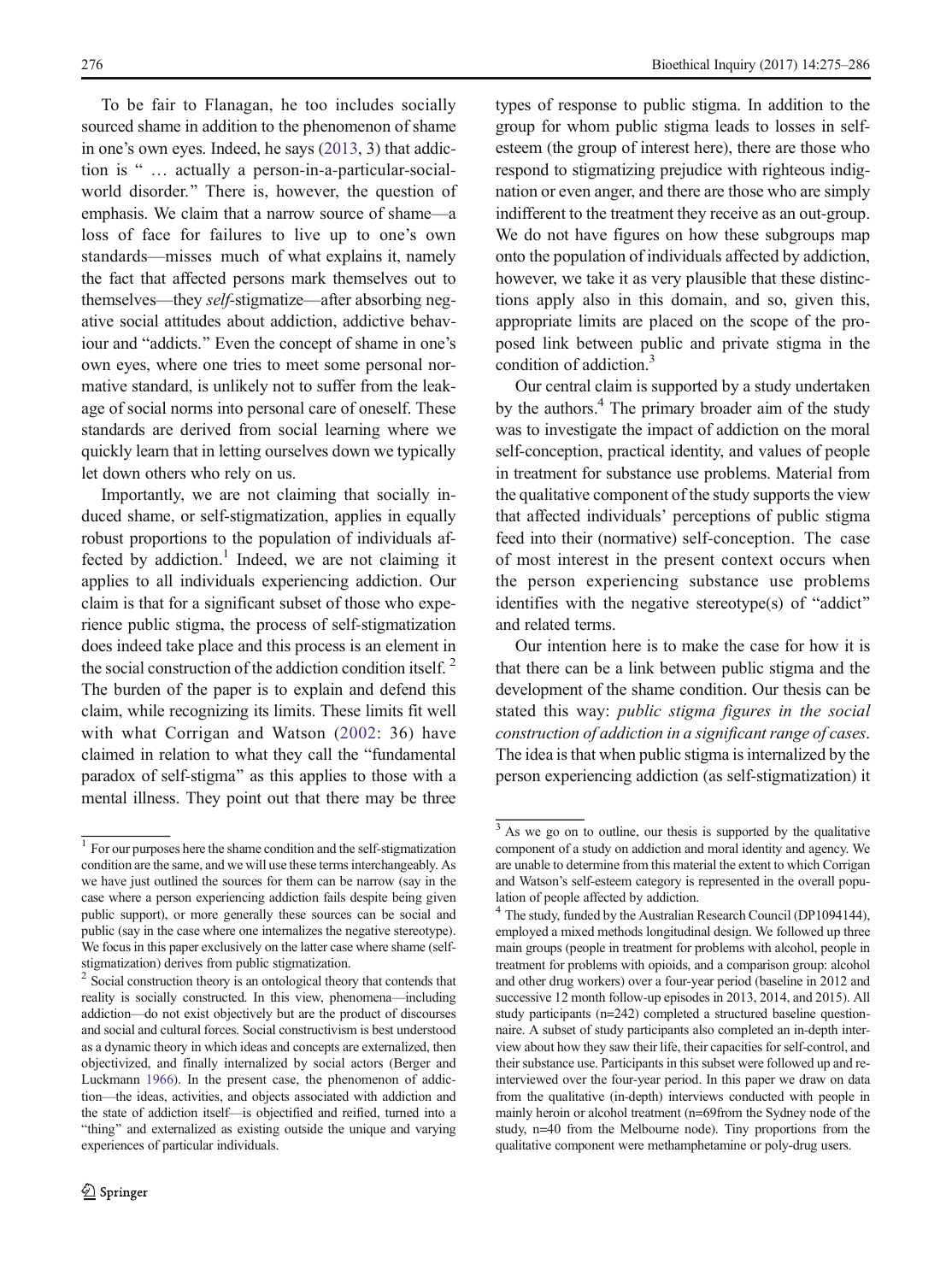is a source of the shame condition Flanagan identifies. We take as our project here to unpack the move from public stigmatization to internalization of that stigma. Seeing how that process works will thus provide some support for, and understanding of, the social constructivist account.

To be clear, then, our main claim, that public stigma is an element in the constitution of addiction in a significant range of cases, is best situated within the literature that sees the phenomenon of addiction as socially constructed. Here, addiction is understood as the product of the interaction of substance, biology, individuals, settings of use, discourses, practices, and policies. It is historically and socially contingent, emerging through rather than preceding people's and society's understandings and experiences of it (Fraser, Moore, and Keane [2014](#page-11-0); Granfield and Reinarman [2015\)](#page-11-0). There are several studies that highlight the social situated-ness of addiction. A background starting point for these studies is the work done by Alexander and colleagues who noticed the connection between social conditions and conduciveness by rats to selfadminister drugs—the famous Rat Park experiments (Alexander, Coambs, and Hadaway [1978](#page-11-0)). Then there are the studies done by Robins on Vietnam veterans who had used heroin extensively and regularly in Vietnam, yet ceased all substance use when back in the United States (Robins [1974,](#page-11-0) [1993\)](#page-11-0); or the recent studies by Hart and colleagues on cocaine and opioid users in poor neighbourhoods where public stigma and police discrimination feeds into the lived experiences of addiction (Hart and Krauss [2008](#page-11-0); Hart et al. [2000;](#page-11-0) Hart [2013\)](#page-11-0). Of course we are not claiming that the internalization of stigma by some individuals is the only link between socially toxic circumstances and addiction experiences but rather that this process is central and important, and understanding how it plays out is important to any account of addiction within this tradition.

## Stereotyping and Self-stigmatization

It is a truism that social persons judge one another, interpret and evaluate each other's behaviour, and find ways inevitably to group each other into ready-made normative categories. In stranger–stranger encounters we tag persons into types based on how they present, filtered through our own readily available stock of characters. This takes place perhaps pending the addition of further information that might fill out their actual social identity. But sometimes further facts about this person are not forthcoming, and we then proceed in our social interactions with an information-poor picture of the person before us. Of course the process of tagged group identification occurs spontaneously and heuristically as an understandable effect of facilitating social interaction. Sometimes, for instance, it quite inoffensively makes sense to read off the character or role of a person from their self-presentation, even if just as an icebreaker in conversation. When, for instance, I wear my team insignia I do not feel in the least bit pigeonholed by the person who assumes that I am a sports fan of a certain type; and the same is true across a range of type-castings for getting an initial fix on who I am. Alas, this is not always the case, and so what might normally be a harmless and useful social process becomes corrupted when the categories become negative stereotypes and especially when those stereotypes are highly misleading representations of their members.

Stereotypes, as we will use the concept, are memetic categories that are supposed to characterize ("typify") a group or individual and are based on simplistic generalizations. Their transmission through a culture occurs because the meme tends to go unchallenged and because of its fittingness with other cultural categories. Our use of "stereotype" dissociates from any possibly deserved moral attribution. So "negative stereotype" may involve an attribution of disapproval, but this leaves open any question concerning whether this disapproval is justified. Almost any group or individual can be the target of stereotyping, even apparently laudable groups such as those in the professions. The act of stereotyping relativizes to groups making these attributions, and usually the groups with powerful influence over public information are the most successful at promulgating their favoured memes. So, for instance in certain social quarters being a "greenie" is a negative stereotype, but the category of environmentalist necessary to it is arguably morally laudable. It is important to the current account that the stereotype of "addict" be understood in the way just described, viz., as a category based on a simplified generalization, tending to be spread by those with an interest in its preservation and yet, as we claim, giving rise to no implication of wrongdoing, moral badness, or weakness.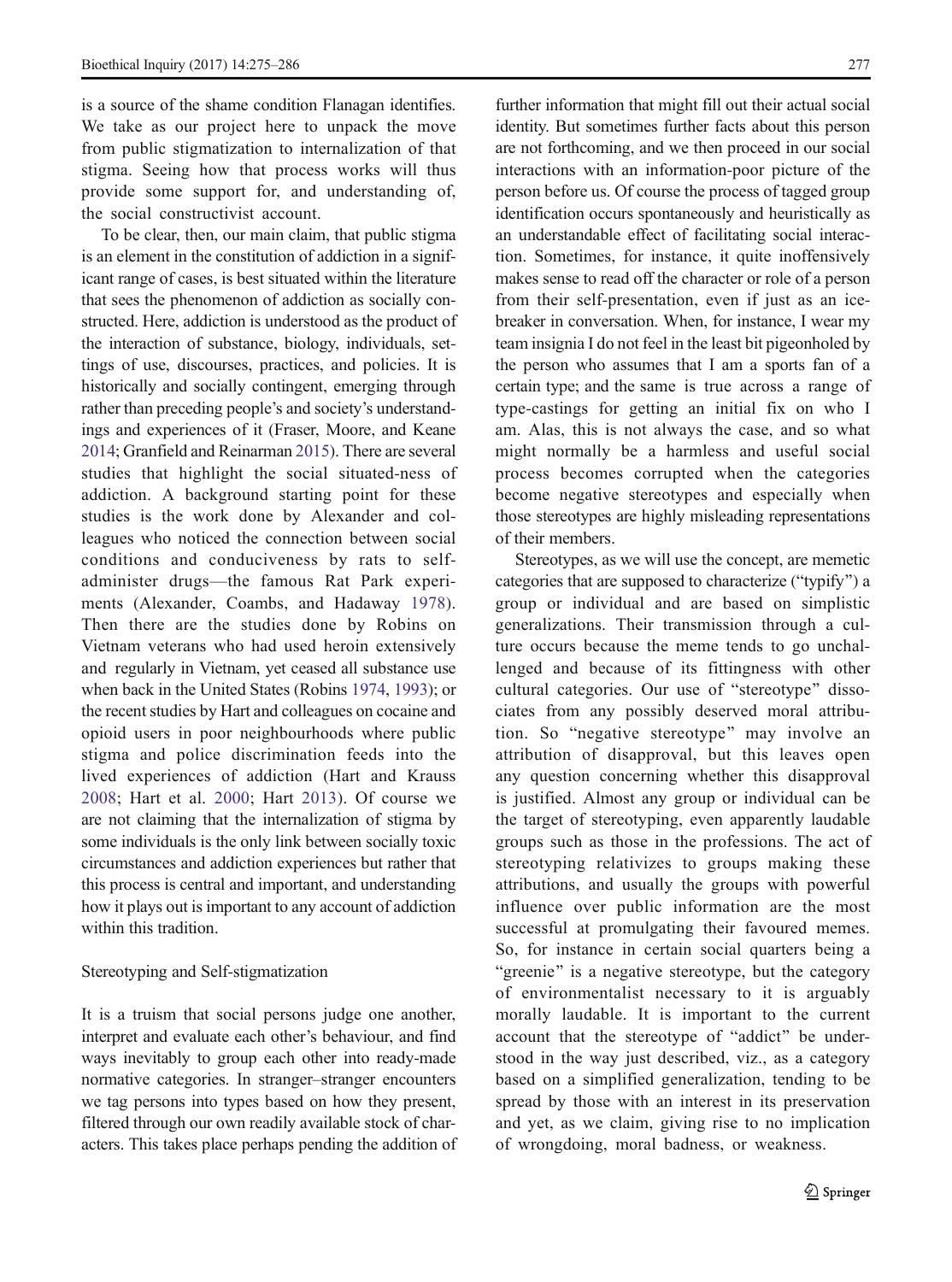The negative stereotype associated with addiction comes about from public stigmatization of addicted persons. Comments by some of our respondents illustrate their awareness of its dangers:

I mean there's a time in my life where I'd be paranoid about sitting around other people's possessions you know 'cause if anything went missing generally nine out of ten people in the room would be dismissed and I'd get the blame ... there's a lot of discomfort within yourself after coming out of that lifestyle or existence really. —Tom<sup>5</sup>

I think the further that you go into addiction the further that, you know, you're labelled and you're stigmatized by being an addict. And the further that you go into addiction the harder it is to get out. —Bill

How easy is it for people to access this [the interview transcript]? Like does it go into a vault or whatever? Do you know what I mean? You know how people do their doc … they do essays and all that sort of thing and do they go into this? ... Yeah. People get so easily stigmatized, that would be horrible. —Brenda

The process of self-stigmatization is pronounced in addiction (Lloyd [2013;](#page-11-0) Luoma et al. [2007](#page-11-0)). It comes about via internalization of the negative stereotype, a resultant loss of self-esteem, and acting out of the negative public image. This public image excludes affected individuals from public engagement by seeing them as, for example, unreliable or untrustworthy. Affected individuals will then exclude themselves from public life, for example, by failing to apply for work or by removing themselves from public sight; or they will cease to see themselves as responsible citizens; or they will begin to see themselves as legitimate objects of the treatment meted out to them. Above all, they will be motivated to continue to consume in order to forget, set aside, or reduce the negative feelings arising from their shame. This is an instance of what, following Hacking [\(1995a](#page-11-0), [1995b](#page-11-0)) we refer to as a looping effect. The normatively loaded classification of a group—in this case "addicts"—feeds back into behaviour that exhibits the classification. In

this sense public stigma of addiction has the unfortunate tendency to feed into, sustain, or exacerbate the very practices it sets out to reproach.

## Flanagan's Shame Condition

As noted above Owen Flanagan [\(2013\)](#page-11-0) has recently proposed a shame condition as part of what he calls a twin normative failure model of addiction. In addition to the normative failure of effective agency and loss of control (common to most accounts), the affected person, in so far as she recognizes her repeated failures, " ... cannot pass her own survey" (this slightly unusual formulation simply means that the agent recognizes her own failures of effective agency, failures that thwart "the hopes, expectations, standards, and ideals she has for a good life ... ")(Flanagan [2013](#page-11-0), 1). In not passing her own survey, Flanagan says, she is bewildered and disappointed, and in particular the shame generated by recognition of her failures leads to "desperation and motivation to heal" (1). Flanagan intends his shame account "to describe" normal and reliable features of addiction" (1). The exceptions he says include certain co-morbidity cases in which psychopathology accompanies addiction (such as those experiencing mania), people with access to their drug who have "no other choice-worthy options,^ and the rich untroubled adventurous substance user who may revel in the lifestyle, a "Richard Burton, Richard Harris, Peter O'Toole … Christopher Hitchens [or] Keith Richards type^ (8).

For convenience we will call Flanagan's condition the shame condition, but really it is a condition with wider remit and includes other negative emotions and self-focused attitudes, for instance guilt. Now because our focus is on the link between public stigma and the shame condition, we will not spend time giving our own preferred elaboration of what is at stake in the shame condition; however, a comment is needed about the complex nature of guilt and shame in addiction. Shame is directed towards one's whole self, whereas guilt is a feeling of culpability for an action. The shame of one's addiction is then compounded by the aggregation of perceived guilt. Obviously this claim highly simplifies matters; for instance often the guilt or regret comes only after an affected individual reflects on what

<sup>5</sup> Pseudonyms are used here and elsewhere for all study participant quotes, although gender has been preserved.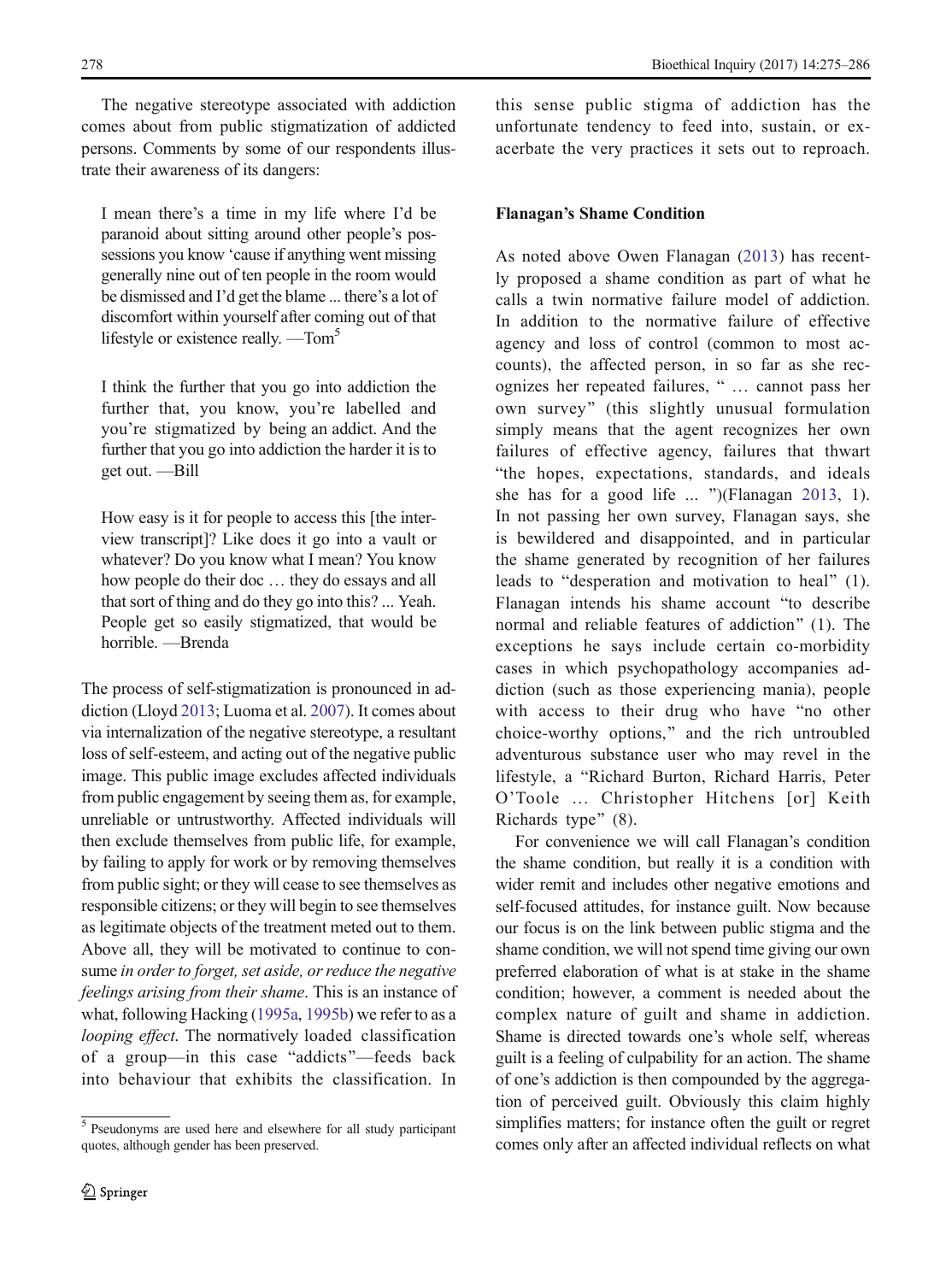they have done. As Marc Lewis ([2011,](#page-11-0) 191) puts it in relation to a period of his own addiction:

… I could not escape the shadows of guilt and shame for very long. The voices that I imagined scolding me, haranguing me, came from inside after all. They fed off my own angry shock at the lengths I was apparently willing to travel in order to feel potent and strong, free and resplendent. I continued to rebuild my own prison, taking chances that showed a terrible disregard for my safety, my life, leading back to a small, dark pool of anger and despair …

And as one of our own study respondents put it:

[A]t the end of the day, you've got to be happy with yourself and I'm not happy with myself, I don't look in the mirror and say I love myself, I don't even like myself, I self-loathe myself, I hate myself, I hate what I've done to myself and done to others by doing it to myself. —Tim

By including shame among the conditions of addiction the theorist does not thereby subscribe to the so-called moral model of addiction. (Flanagan [\[2013\]](#page-11-0) denies that his own account commits him to "moralizing" addiction^). The reason for this is twofold: first, the emotion of shame is often cut loose from the conditions that would warrant genuine moral censure. Second, shame is broader than a sense of culpability or "guilty" mind" condition in the criminal law (*mens rea*). One may experience shame in many types of blame-free conditions. All that is required (in the typical cases) is a failure to present or compose oneself in a manner deemed appropriate by oneself or others or a failure to publicly display one's agency uncompromised by external or incidental interferences, or to present oneself as socially different on account of some physical feature, deformity, cultural, or religious presentation.

Take for instance bodily self-presentation. For the affected individual on the street this can be significantly disabling. There is no culture we know in which the mainstream celebrates deviant bodies, and indeed western cultures typically emphasise bodies that are strong, young, and healthy. Having an illness often makes people feel ashamed, although they have done nothing to be ashamed of. We imagine how we compare with others, with our former selves, or with the prevailing normative standards. With the loss of control over our body, we lose control over an image that defines us, and we lose control over what is tacitly, sometimes even explicitly, a carefully chosen self-presentation. At these times we try to diminish this unwanted visibility, we stay in during bad days, we cancel visits from friends, we try to control the information our body sends out.

The experience of shame dissociates from an affected individual's sense of blameworthiness so that shameful actions need not be immoral actions. This bears further elaboration. The shame condition obtains independently from either a sense the affected person has of doing the wrong thing or of what is wrong. Of course, many affected individuals are ashamed of their addiction and what they do in that capacity, and so the shame of addiction is causally related to their sense that addiction is socially discreditable. They frequently blame themselves for it as well. On the other hand, many affected persons do not feel as though they are to blame, either for being addicted or for many of the things they have done. Nevertheless they will be motivated to disguise their addiction in public because it compromises them as social persons.<sup>6</sup>

In a closely related point David Velleman [\(2001](#page-11-0), 44) explains that one can feel shame "without being ashamed of anything in particular.^ He gives the example of the shame teenagers experience on account of being seen by their peers in public accompanying their parents. They do not think their own parents are "especially discreditable as parents"  $(2001, 44)$  $(2001, 44)$ , and so the source of the shame is not them. So, true, there is no specific object grounding the shame experience, but nevertheless, and as Velleman sets out, there is a perfectly good explanation for the experience having to do with the teenage efforts at giving birth to an adult social identity, and those efforts entail the need to erase the presence of the childlike social identity. This seems exactly right and it has its analogue in the story we are telling about addiction. To the extent that one is compromised by presenting socially with an addiction identity it is disabling to one's social agency. One need not believe one's compulsive consumption is discreditable in order to experience the shame that comes from addiction, but the knowledge that others will discredit those they have marked out as (for example) low types, is often sufficient for one to erase or hide one's addiction identity in public.

<sup>6</sup> Interestingly the phenomenon of undeserved public shame has been described in the bioethics literature on disability. See for example the work of Havi Carel [\(2008](#page-11-0)), Charmaz and Rosenfeld ([2006\)](#page-11-0), and Toombs [\(2001\)](#page-11-0).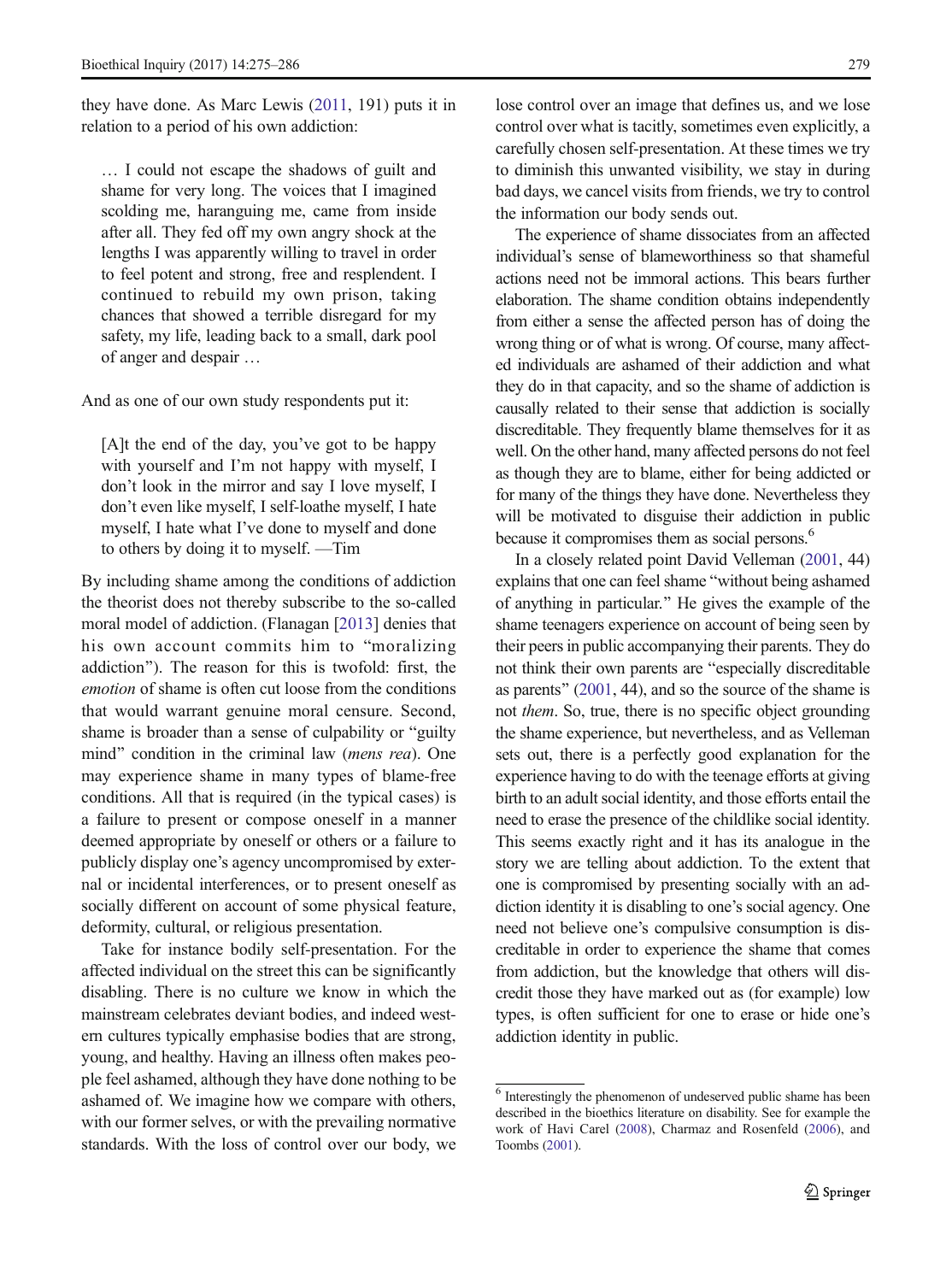## The Link Between the Shame Condition and Public Stigma

We think the sources of the shame condition typically go beyond the affected person's inability to be an effective reasons-responsive agent, someone who passes her own survey, which makes the source of addiction's shame look too narrow. We think it crucial to locate a central source of addictive shame in connection to the truism of stereotyping mentioned earlier: the fact that social persons judge one another, interpret and evaluate each other's behaviour, and find ways inevitably to group each other into ready-made normative categories, in this case the negative stereotypical category of "addict," "junkie," " ${\text{freak}}$ ," "fiend," "user," "druggie," "dopehead," and so on. Not every use of these terms conjures negative feelings to be sure—especially when a term's pejorative sting is neutralized via in-group adoption—but it is the connotation of exclusion-forbeing-a-bad-person that carries negative weight. And when the affected person assents to the stigmatized content (either through reflection or implicitly), they have at that point internalized it, and this leads to a kind of self-accusation. For not only have they failed selfexamination, they regard themselves as being the subject of society's survey, and here they fail as well. The internalization of public stigma gives rise not just to losses in esteem, it is revealed also in attempts to conceal an addiction identity, for example, in reticence to pursue work or to undertake independent living opportunities (Corrigan and Watson [2002,](#page-11-0) 38).

We do need to be careful in how we characterize the translation between public stigma and internalization of the negative beliefs to the stigmatized addict. Corrigan and Watson put the point in terms of characterizing selfstigma using the concepts of public stigma that are mirrored within the individual [\(2002,](#page-11-0) 38). We think at certain points such mirroring of concepts must be understood only instrumentally. The origin of the concept of stigma has it as an interpersonal process or more accurately a process in which those with power and authority in a social system direct others to be marked out for identification and careful treatment. In the case of a person who is stigmatized by others, and who then, accepting this treatment, stigmatizes herself, the selfprejudice and self-discrimination that follows is real enough but only once we correct for differences in process between the inter-personal case and the intrapersonal case. Obviously I cannot refuse to give myself the job I have advertised, refuse to give money to myself as I beg in the street, or refuse myself the accommodation I have just advertised and applied for. Nevertheless, I can self-sabotage in multiple ways that make my life go a lot worse precisely because I have come to agree with society's mark on me which says "I am not a worthy person to participate in social life." It is an important and non-trivial exercise to analyse the moral psychology of the self-stigmatized to investigate the multiple ways in which such self-sabotage plays out. Comments by some of our respondents illustrate the generative role of self-stigma in producing selfsabotage:

I struggle [with] people offering me help, I still think that I'm not worthy of it 'cause they ... everyone's been offering me to help move and I said "no, no, it's alright man I'll get a taxi or I'll carry it or whatever," and yeah the guy ... the guy at [treatment service] said the other day he sees it as me being … me myself thinking I'm not worthy of anyone's help. —Graham

Once we start something good we feel guilty because we feel like we don't deserve it. —Diane

Other respondents explicitly described their behaviour as self-sabotage:

I know a lot about all of these drugs, I know how to get off them, I know treatments, I know all that, I know as much as the doctors sometimes, don't get me wrong and people think … sometimes people think addicts are stupid dumb idiots and that, a lot of us … I've met a lot of really intelligent addicts, you know, so I don't think that at all, I know I've got potential as well but there's just something in me that, yeah, keeps self-sabotaging. —Tim

I think it's self-sabotage, every time I nearly get somewhere I fuck it up and I don't deliberately do it but that's what happens and I … sort of realized every time I almost get somewhere something dramatic happens or I'm a drama queen in some way and I don't know what it is, it's fear I think, fear of whether or not I can hold it together to do something because if I fail at one more thing I'll just be even more ashamed of what I can't do. —Nicole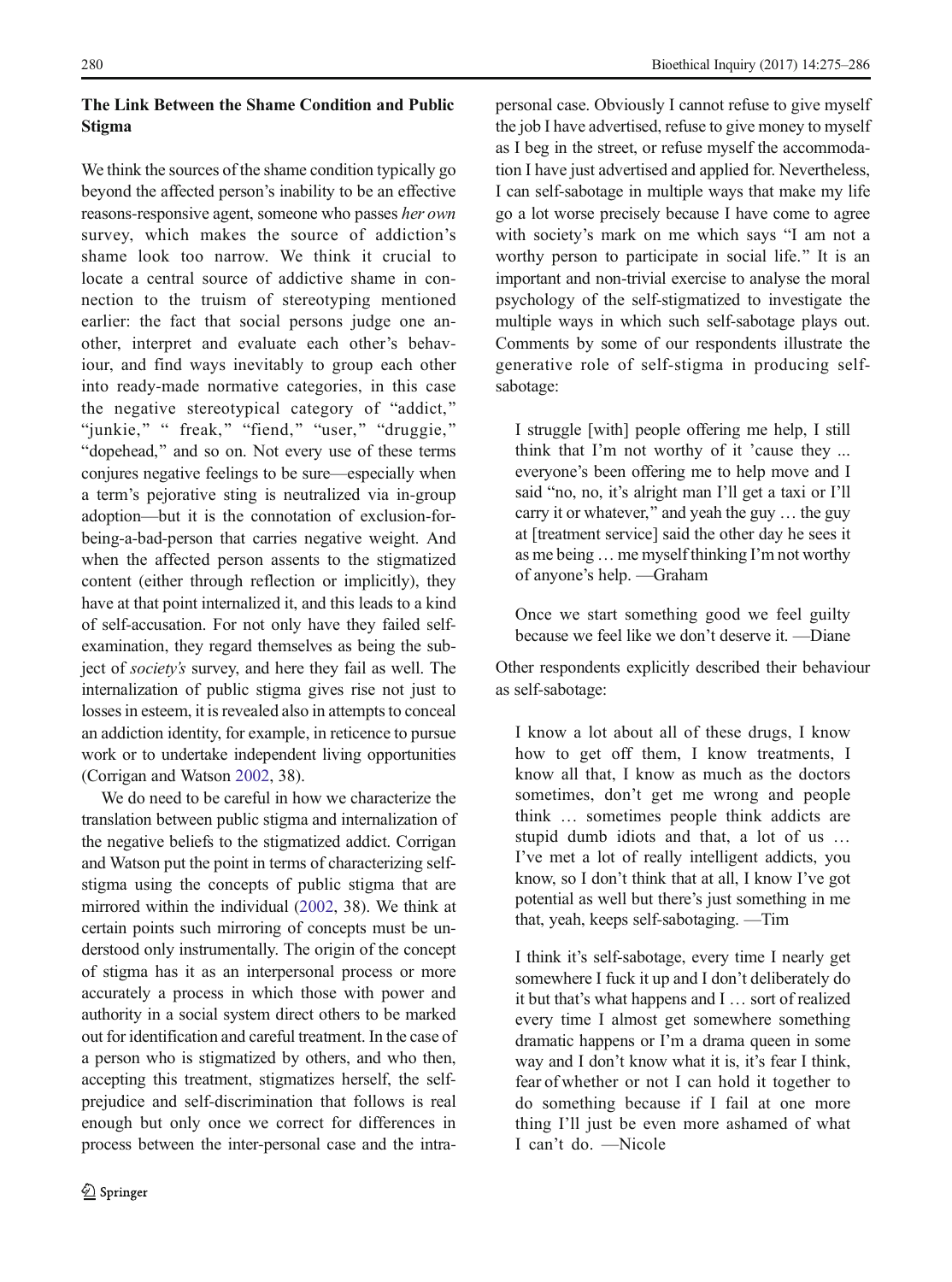It is remarkable that in their descriptions of selfsabotaging behaviour, these respondents also include negative judgements about their identity ("people think addicts are stupid dumb idiots," "I'm a drama queen"), highlighting the close link between self-sabotage, negative self-image, and self-stigma. These, in turn, further consolidate the negativity attaching to the addict stereotype and concomitant disruption to normative agency.

## A Compounding Effect of Stigma in Addiction

In this section we explain the link between public stigma and shame in terms of a compounding effect of two features of addiction the public respond negatively towards. To do this we may compare the claims about shame made above to Erving Goffman's three contexts for stigma ([1963](#page-11-0), 4). He cites, first, "various physical deformities," second, "blemishes of individual character" (he mentions for example mental disorder, imprisonment, addiction, unemployment, radicalism), and third the "tribal stigma of race, nation, and religion." It is clear that addiction self-stigmatization is located within the territory of the second grouping (indeed, Goffman explicitly says so), but we would add that many self-presenting substance users are physically marked.<sup>7</sup> They, as it were, bear the bodily signs exposing them to (often) moralistically motivated evaluation as weak, and bad, and so compromised in their social standing. This doubling up of markings in some cases is an exacerbation of the conditions leading to self-stigmatization, and that is because a physical marking is an advertisement for the second grouping. It is a sign to the social

world that the substance user is weak or bad both on their face and throughout, reaching inwards to a corrupted character.<sup>8</sup> It removes the possibility of concealment, and thereby reduces the availability of a key technique that protects privacy, a zone where these signs might otherwise be under the control of the person. Thus physical marking (a stigma in itself) points at or advertises character blemish (a second stigma), thereby compounding the overall effect on the shamed agent. The following comments by respondents, describing physical markings and blemishes of character attaching to their substance use, are illustrative.

I look at my arms and I think God blimey, who wants to go out with that? … Heroin doesn't leave those kind of marks, that's ice. (…) But that affects me, do you know what I mean? Like I can't wear short tops, I can't … just can't be a normal person anymore. —Isobel

I just want to be able to do what everyone else does, (…) and unfortunately I've got marks from my using (…) if I was doing customer service for example a doctor would know that I used to use and I don't know if it would help me get a job, I'd have to wear long sleeves every day and there's a lot of things I'd have to do to make myself feel presentable enough. —Martina

… [i]n my area, like you're a marked person if they know you're on methadone. —John

Sometimes I go outside and I really feel hated, … I thought it must be how I dress or [the] expression on my face or something. You just constantly feel like you've got a big neon sign on your head saying "loser," you know, "contemptible loser." So when someone actually … in a shop or something they'll actually smile at you or act like you're a normal being, human being, it's really restorative, it cheers me up for days. —Lachlan

 $\sqrt{7}$  Two important clarifications should be made here. First, again, care needs to be taken in linking self-presentation and stigma, for we also risk buying into the stereotype of addict that views this type as a poor, homeless, physically damaged individual. The financially well off professionally employed person who injects drugs enjoys relative anonymity which shields her from the harm of public stigma. Still, the distinction is in some ways grist to our mill: this person disguises their substance use precisely to avoid the stigma that might well lead to catastrophic exclusion from privileged life and the negative consequences of an addict identity. Second, although for space reasons we do not discuss it, the stigma of race—one of Goffman's tribal stigmas—also can play as an exacerbating feature in this process. See, for example, Carl Hart [\(2013\)](#page-11-0) who elaborates the institutional and racial stigmatization of addiction.

<sup>8</sup> We emphasize of course that we are offering an analysis of how stigma works in the case of addiction. As noted earlier we have no truck with the so-called moral model of addiction. Public stigma of persons affected by addiction is generated by a host of unjust and uninformed moralizing that is damaging to people experiencing difficult life circumstances.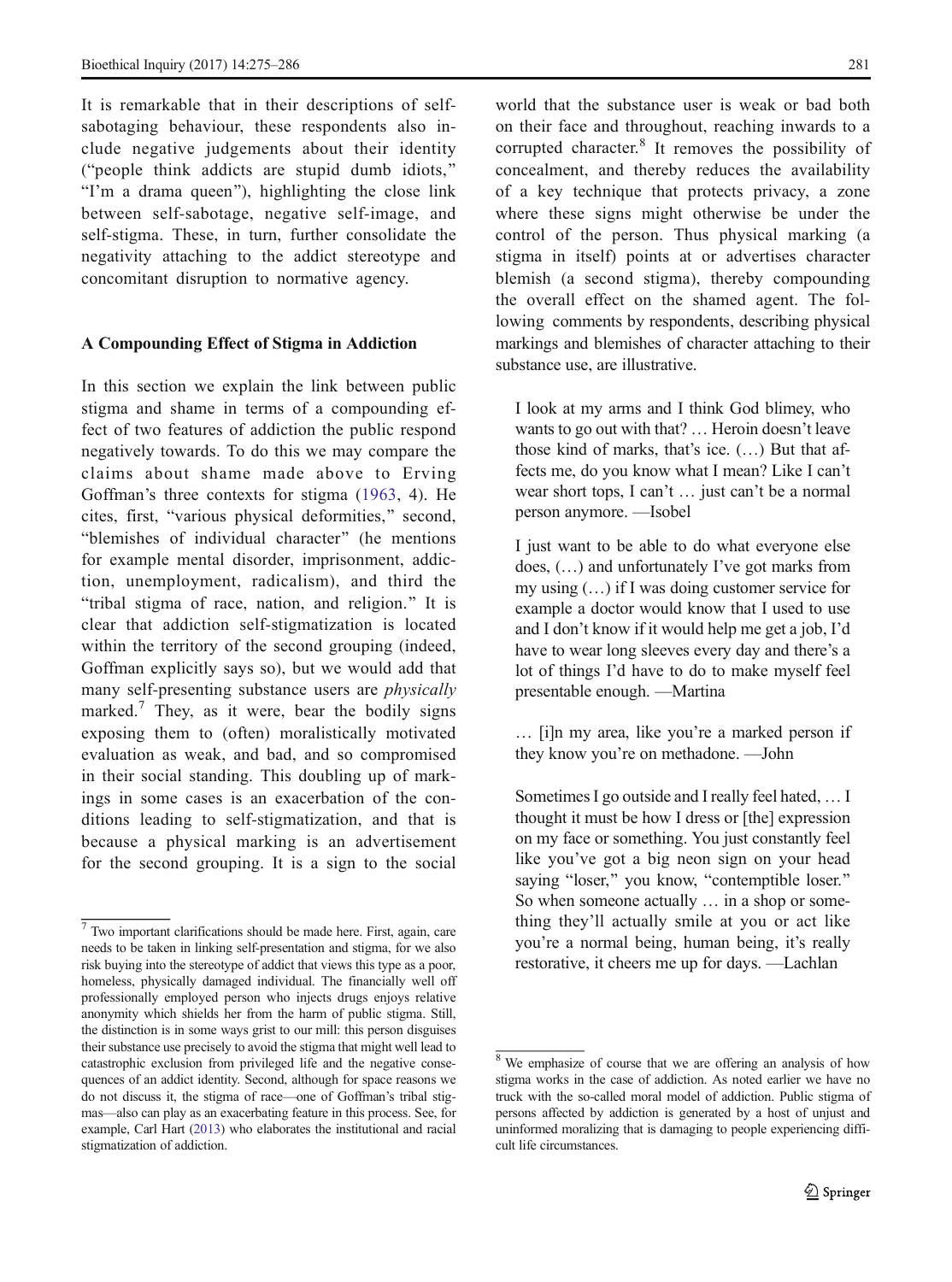#### Shame and Guilt as Counterproductive Emotions

Flanagan claims that feelings of shame motivate the healing process ([2013](#page-11-0)). This might seem to imply that self-stigmatization leads to treatment-seeking and even recovery (although we are not saying that Flanagan makes this bolder claim). There is some evidence for this but such a claim is too broad and too swift. The elimination of public stigma, we claim, would, in the first instance, greatly alleviate the experience of addiction in many cases, but we do not think that eliminating public stigma would also eliminate the motivation an affected person has to address their vulnerable status as someone locked into a seemingly interminable pattern of consumption. To put this in Flanagan's terms, the removal of public stigma would dissolve the pressure to pass society's survey, but the pressure to pass one's own survey, to live up to one's own standards, might well remain.

Often when we realize that what we are doing goes against what we regard as the correct course of action, one that fits with ideas of who we really are or should be, we do then sometimes feel shame and are motivated to live in accordance with our values again. Some studies do support the claim that stigmatization of people will motivate them to seek treatment and in that narrow sense stigmatizing people will lead to recovery (Bayer [2008\)](#page-11-0). But other studies have led to doubts on this score. The question is whether the positive effects of treatment motivated by shame—which often fail to endure outweigh the negative effects of public stigma. For public stigmatization is long-lasting, pervasive, and often inescapable; over time, it undermines confidence, trust, and the capacity to form supportive relationships (Williamson et al. [2014](#page-11-0)). Stigma has been associated with diminished self-esteem and self-efficacy and significantly interferes with a person's life goals and quality of life (Corrigan and Watson [2002](#page-11-0), 35, 39). In this sense, feelings of shame are counterproductive, leading to a quality of life that undermines the motivation needed to heal.

That individuals who identify as addicted have negative self-regarding feelings leading to drug use is wellsupported by our qualitative data. Mostly feelings of remorse motivate change for the better, but after failing to improve one's life time after time, aggregated feelings of guilt come to reinforce use. These feelings are then seen as salient factors in the push to use. Moreover, such feelings begin to "bond" with the motivation to

consume so that the effect of using, ironically, is to blunt or eradicate the negative self-regarding feelings and attitudes of one's use. In these examples, the shame of use turns out to be cyclical and self-perpetuating. In our study, we came across a preponderance of examples in which some version of this looping effect was displayed. When asked how he reacted when he did something he regretted, one respondent replied: "Probably got drunk." Other respondents drew similarly explicit links between negative self-regarding feelings and substance use:

I know a lot of my heavy using was because I was ashamed of what I was doing and it didn't … commonsense approach would be to not use. But in my case, it was, use more so I could forget how bad I was feeling about myself. —Brigitte

I'd stuffed up so many times with things. That's why I drunk as well, it wasn't to self harm myself, it was just to, like I say, get drunk and stop thinking about what I'd done wrong and where I went wrong. —Frank

I wake up in the morning and go oh what have I done, oh I'll just have another drink. —Simon

Yeah oh it's just constantly in the back of your head and that's just even more of an excuse to drink and to just eliminate that or just for it to go away for a while but then the next morning or when you wake up sober and it's there ten times as worse and it's just like a revolving circle. —Peter

## Shame and Diagnosis

Our thesis fits neatly with the two standard international nosological tools for substance-related disorders, viz., the American Psychiatric Association's (APA) Diagnostic and Statistical Manual (DSM) [\(2000/2013](#page-11-0)) and the World Health Organization's (WHO) International Classification of Diseases (ICD) [\(1992\)](#page-11-0). The DSM and ICD systems achieve the diagnosis of addiction by first establishing a general definition and then by providing more detailed subsets of symptoms in which severity of disease depends on the satisfaction of some threshold. In the DSM-5 (American Psychiatric Association [2013\)](#page-11-0) the presence of just two to three symptoms would lead to a diagnosis of a mild addiction.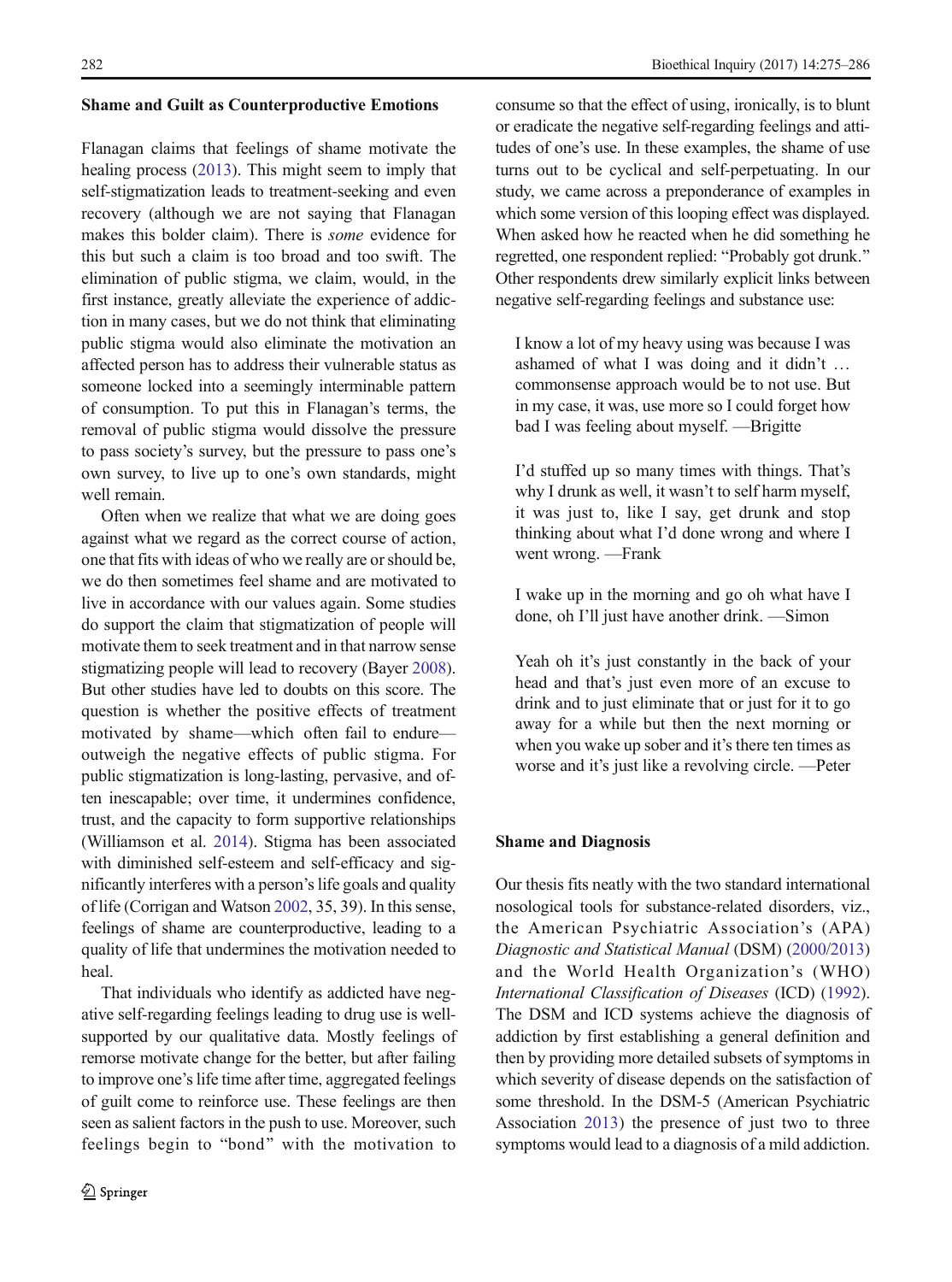The social impairment grouping (symptoms 5–7) and the impaired control grouping (1–4) in particular make explicit reference to normative standards. Consider:

3. A great deal of time is spent in activities necessary to obtain ..., use ..., or recover from its effects 5. Recurrent … use resulting in a failure to fulfil major role obligations at work, school, or home 6. Continued … use despite having persistent or recurrent social or interpersonal problems caused or exacerbated by the effects of [the substance] 7. Important social, occupational, or recreational activities are given up or reduced because of … use

Excluding the physiological criteria of tolerance and withdrawal, then, these defining symptoms of addiction already rely on normative assumptions about appropriate standards of behaviour (Fraser, Moore, and Keane [2014](#page-11-0)). These standards include self-control (5, 7), rationality (6, 7), responsibility (5, 7), and appropriate use of time (3, 7). To be diagnosed with addiction under these systems then, is to be classified as morally compromised or deficient. To take on the classification, to self-identify as an addict, is to take up the associated self-stigma of this moral subject position. Additionally, the inclusion of the symptom of craving or compulsion to use (American Psychiatric Association [2013](#page-11-0); World Health Organization [1992](#page-11-0)) means that the person diagnosed with addiction typically sees himself or herself as giving in to a temptation to use and so (justifiably or not) as responsible for the failures and problems specified in the social grouping.

Moreover, it is not only scientific diagnostic systems that build in a normative condition leading to the possibility of self-stigma. The constitutive role of selfstigmatization in addiction is also apparent in the twelve steps of Alcoholics Anonymous. Here, seven of the twelve steps require the person to identify and acknowledge their failures: admitting "wrongs," "defects of character," and "shortcomings" and making amends for harms to others (Bill W. [2001\)](#page-11-0). In the twelve-step disease model of addiction, these normative failures are assumed as characteristic of all addicted persons and steps towards "recovery" demand acceptance of these as part of one's addict identity. (It is noteworthy that Flanagan's condition is compatible with his apparent acceptance of the twelve-step model.)

Ian Hacking's [\(1995a](#page-11-0)) ideas on the looping effects of human kinds provide a useful approach to thinking

about the ways in which the normalizing processes inherent in addiction diagnosis produce self-stigma. Addicted persons may be seen as a human kind—a classification of people constituted by "generalizations" sufficiently strong that they seem like laws about peo-ple, their actions, or their sentiments" [\(1995b](#page-11-0), 352). Addicted human kinds are constituted through particular historically and socially situated concepts of the disease of addiction and its defining symptoms. These concepts, as we have shown, are loaded with moral values. Hence, the classification as an addicted human kind is loaded with moral value. The looping effects of Hacking's thesis refer to the processes whereby "people classified in a certain way tend to grow into the ways they are described." Taking up a morally loaded addiction identity, then, would, for many, demand taking up the selfstigmatization we have identified.

## Recovery Systems

Some further suggestive evidence that self-stigmatization plays the role we have identified is provided by the experiences of many in treatment. Some of our respondents described the turning point in their addiction in terms of self-acceptance; in other words, this turning point was accompanied by a cessation in the process of self-stigmatization (we say "accompanied by," because we are pointing to some empirical evidence for our thesis, not a failsafe proof of it). In this connection it is worth detailing one of our cases to see how it may play out.

Alice used marijuana and LSD as a teenager, dropped out of school and ran away from home. She formed a partnership with a heroin dealer and became dependent on heroin and for many years lived a turbulent life both on and off the streets, in and out of prostitution. She later had two daughters and became fearful that the stigma of drug addiction would affect them:

[F]or years when my kids were young I was always worried about other people finding out that I was an addict and … I was worried about it being taken out on the kids. Oh your mum's a junkie you know.

After the birth of her second daughter, Alice started on methadone and for a brief period—a couple of years she maintained a home with her children and a new partner. Following a series of personal tragedies,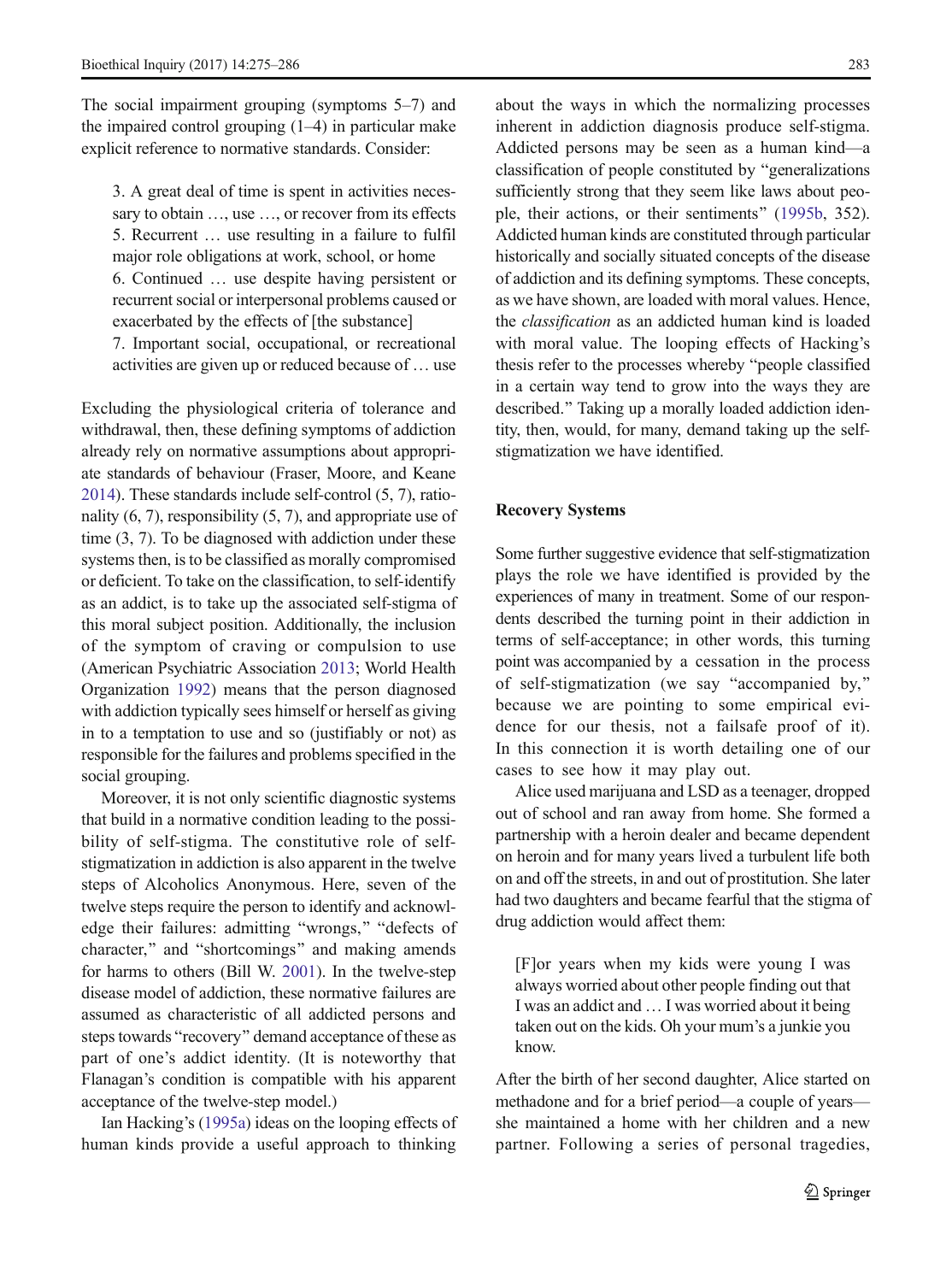however, Alice had a mental breakdown and her children were placed into foster care. Separated from her children for the next ten years, she became homeless again, recommenced heroin use, began to drink heavily, and also became addicted to valium and methamphetamine ("ice"). The turning point in her life was when she was in her late thirties and was reunited with her children and given a second chance by her father and step-mother. Her daughters told her "mum we love you the way you are." Her parents said to her: "if you need to have a drink every day ... have your methadone every day to lead a normal life … then so be it.^ It is highly plausible that this acceptance from her children and parents provided an important basis for the removal of Alice's self-stigmatization. The acceptance of herself is captured in her own words:

I've come to a point in my life where I can't say I'm proud of what I've done or anything, but I've accepted it and I'm okay with who I am. It's taken me … like I'm 45 now. It's taken a long time, … and a lot of that had to do with the stigma of being homeless and being a drug addict and all of that … I wouldn't go so far as proud, but I'm happy with myself … it's taken me 'til 45, but … I'm finally starting to do things that are productive, that aren't counterproductive.

A plausible interpretation of Alice's re-evaluation of her situation is that insofar as she was released from prior feelings of guilt and shame she was greatly helped in maintaining control over her substance use. (This reading of Alice's case—that the removal of stigma had a decisive stabilizing effect on her self-control—was how one of the author's of the study in particular interpreted the outcome. In Alice's case, interviews were done over successive years of the entire study, providing a robust degree of continuity.)

The case of Alice is representative of a type of response exhibited by other respondents, for example:

I don't need to use anymore, 'cause I like myself, who I am. —Sarah

And this one:

R: (Pause) The best thing, I guess, is that I'm still alive. Yeah, and I'm … I seem to be … I'm not as hopeless as I was last year. (…)

I: And what changed, do you think?

R: Mm. Acceptance … ( … ) that my marriage was over and that there was a distinct possibility I may be on methadone or a drug replacement for the rest of my life. There is that possibility. Yeah, I think just acceptance. Accepting who I am. —Nick

An important qualification to the claim that selfacceptance blunts self-stigma involves the recognition that affected persons (in a non-use phase) can occasionally consume substances without also engaging in selfreproach. Self-acceptance includes some selfknowledge of vulnerability and a self-directed forgiving attitude. By adopting this attitude further resilience against the tendency towards shame may obtain. The desire to consume substances can then be seen as a nonself-stigmatizing part of one's identity. The following respondents exhibited this attitude quite strongly:

Yeah I think acceptance has got a lot to do with that for me … I had to start a new life 'cause I tried changing my life so many times by stopping ... and my new life is an abstinence-based life. I think that's … for me, that's acceptance. And not making grand statements like I'll never use again because I mean that … yeah in my heart I think it's my intention, but I've only got today. —Dan

… other times I sort of picked up the pieces and then I failed at a few things and I just went no, stuff it, I lost my place to live again and I was back to that … back to where I started, so that's … the last time I went to rehab I said I make sure even if I do have a beer I'm not going to punish myself for it. —Paul

# Objection and Response

We have claimed that shame, or self-stigmatization, figures as a part-constituent of the dynamic process in which addition is formed. But this is a normative condition, and some might object that, as such, it cannot play the theoretical role we have assigned it. Isn't addiction supposed to be some physical state of a human being? We reply by noting that to think addiction is merely a physical state of a person is to miss something important: addiction is an externalizing disorder, and so rather than a static condition, it must be understood dynamically in terms of how behaviour over time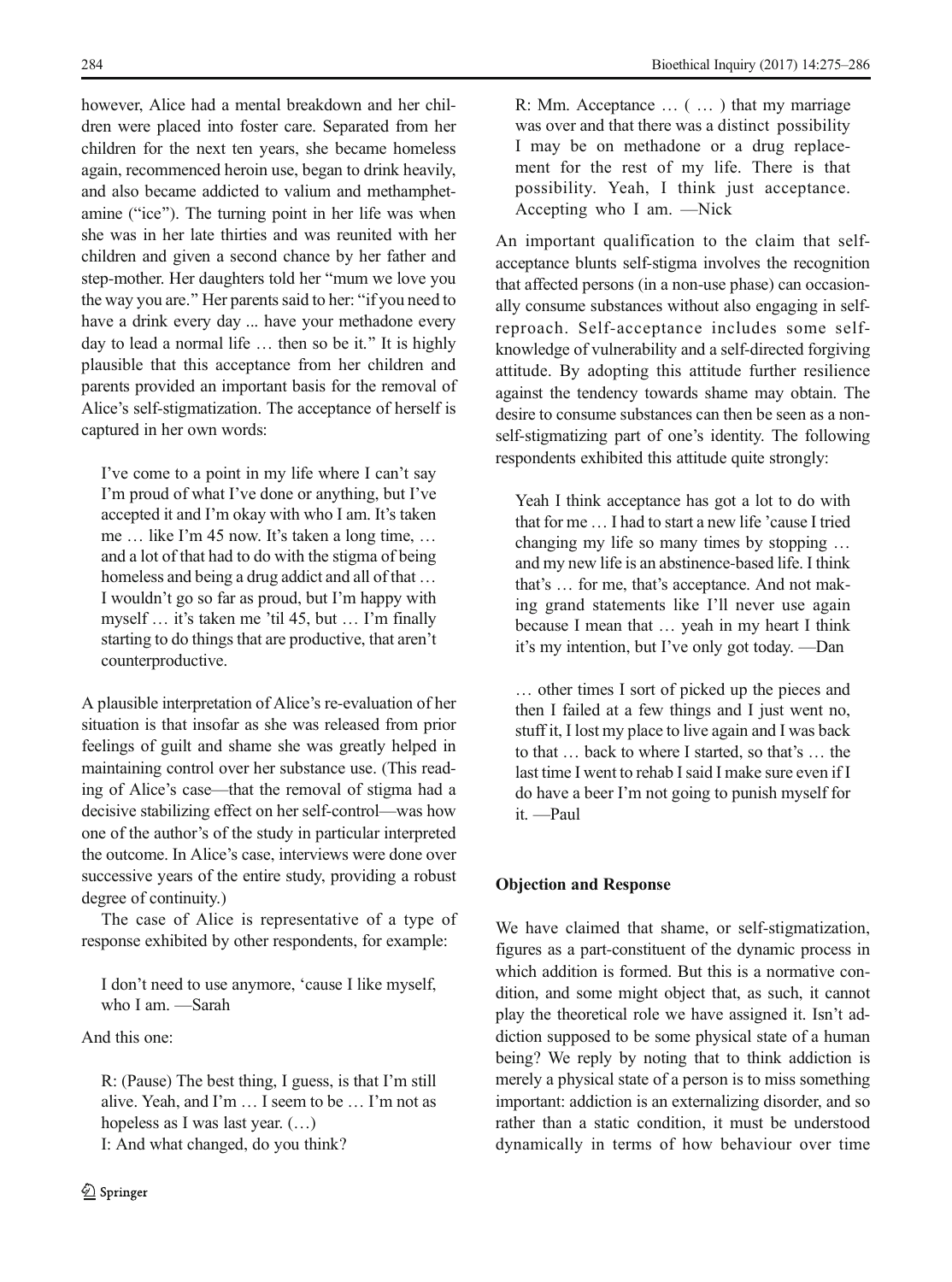depends on responses to social conditions. It is not merely that addicted persons are physiologically changed but rather that these changes manifest in thinking and behaviour that is maladaptive for the social environment. Public stigma giving rise to shame amounts to recognition that one is not living up to the standards of one's social group, standards that one buys into, and so one will be disposed in manifold ways to correct this. By getting well, and by that very process, a person will detach themselves from the source of public stigma.

To bring this out, contrast the typical western case of a regular opiate user with the very interesting case of a regular opiate user in the north-western Indian state of Rajasthan. During the Riyan (opium) ceremony guests are invited to consume a small amount of opium in return for friendship. This is an old tradition in which bonding between parties is enabled all within a ritualistic frame, with specific social rules determining the process. For example, refusal to consume is viewed as an insult. Thus we have consumption of opium taking place within a normative framework that culturally endorses the activity. Given the absence of stigma and shame, could there be addiction here?

The answer is complex. On the one hand we can imagine that regular participants might experience mild withdrawal, but in the case where regular consumption takes place with a steady supply of opium, no withdrawal is experienced, and life may go on. The negative consequences of the biological effects of the opium are not present. Neither of the twin normative failures Flanagan mentions is present. Specifically, no public stigma obtains, and so no self-directed shame obtains either. Still, the biological elements of repeated consumption may be present in the form of physical withdrawal symptoms and neuro-biological adaptations. So what are we to say in relation to the question of addiction? Perhaps we should begin by noting that we appear to be in possession of all of the relevant social and biological facts pertaining to the example. The brain adaptations are present and manifest in behaviour that is contextually driven by the socio-cultural norms. Perhaps related to the Riyan ceremony are cases in which consumption outstrips the ritual requirements; but let's bracket such cases, and let's imagine for a moment that no negative social consequences arise. Then plausibly, no public stigma is present, and the shame condition is nowhere to be seen. On a social constructivist account there is no addiction here then.

For the apparent drive to use opium in this context is not felt as a motivation with a negative valence. Moreover the desire to consume is accompanied by a social condition that carries the weight of implicit endorsement. What we have here is a case of collective willing consumption. So partakers can be in possession of a very strong desire to take opium while recognizing (again perhaps implicitly) that this is a desire which is socially endorsed.

A final comment here is in order concerning the alleged stigma-removing effects advocated by the (neurobiological) disease accounts of addiction. The line of argument is often put that in so far as addiction is seen as a chronic relapsing brain disease it will be seen as a condition that the addicted person cannot really control and so a condition that ought not attract blame, censure, reprimand, and so on. There is some evidence that this is the case, but as Buchman and Reiner [\(2009\)](#page-11-0), 18–19) point out there are some unintended consequences to which this move gives rise. One effect, they say, is encouragement to acceptance of an "us–them" distinction (the normal and the diseased); another is that the label of diseased addict creates perceptions of dangerousness and unpredictability; and another is the selflabelling effects of having "a different kind of brain." Social construction theory again is helpful in seeing that in attempting to translate neuroscience research for the public, there are interpretative filters that, as they put it, " … may inadvertently contribute to the beliefs that perpetuate stigmatizing attitudes^ (19).

#### Conclusion

The thesis of this paper is that public stigmatization of addiction has a private correlate: internalization of the social opprobrium attaching to the negative stereotype of addiction leads to looping effects on behaviour. Evidence for our claim, taken from a qualitative study with addicted persons themselves, points to some direct effects of this public stigmatization, including those cases where a pattern of consumption comes to be directly motivated by the need to forget, erase, or avoid the shame of addiction itself. We make no claims regarding the extent of the looping effects we have identified. An empirical test for that would be to observe social environments that mimic social environments in which addictions are present but where stigmatizing attitudes are largely absent. In this situation, if we are